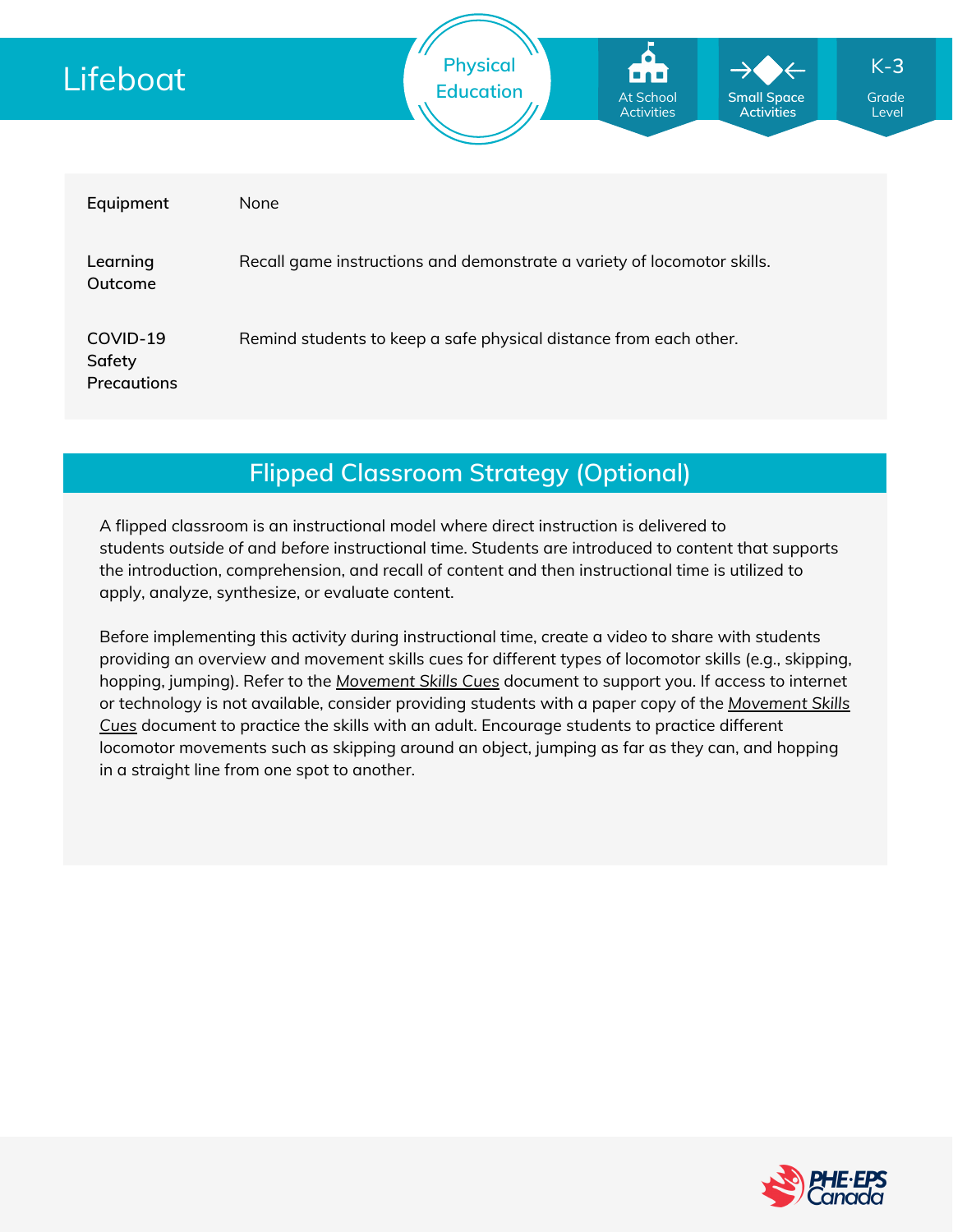

Level

K-**3**

**Activity Description**

If utilizing a flipped classroom approach, remind students to apply the locomotor movements they learned or reviewed in the video or document. If not utilizing a flipped classroom approach, review the movement skill cues for different types of locomotor skills (e.g., skipping, hopping, jumping). Encourage students to find a safe place away from others and practice different locomotor movements such as skipping around an object, jumping as far as they can, and hopping in a straight line from one spot to another.

Assign different areas of the space as the following parts of a ship:

- Front of the playing area  $-$  bow
- $\bullet$  Back of the playing area stern
- $\bullet$  Left side of the playing area port
- Right side of the playing area  $-$  starboard

Ask all students to stand in the center of the playing area at a safe distance from each other. Call out different locomotor movements and one part of the ship. All players must then use this locomotor movement to get to the designated area (e.g. hop to the stern, skip to the port, etc.). If the available space makes it difficult for all students to stand at a safe distance from each other, divide the class into two groups and provide each group a name (e.g., 1st mates and 2nd mates) and an area to stand. Ask one group at a time to go to the area called out and back using the instructed form of locomotion. The other group stays in their place and performs a stationary action such as running on the spot, high knees, or holding a tree pose. When all members of the first group are back, the second group travels to the area called out and back using the instructed form of locomotion, and the first group performs the stationary action.

Other possible actions that can be added to the activity include:

- Submarine students stay stationary, lie down on their backs, and raise one foot in the air.
- Lifeboat port students move to the left side of the playing area, sit down, and begin to row.
- Lifeboat starboard students move to the right side of the playing area, sit down, and begin to row.

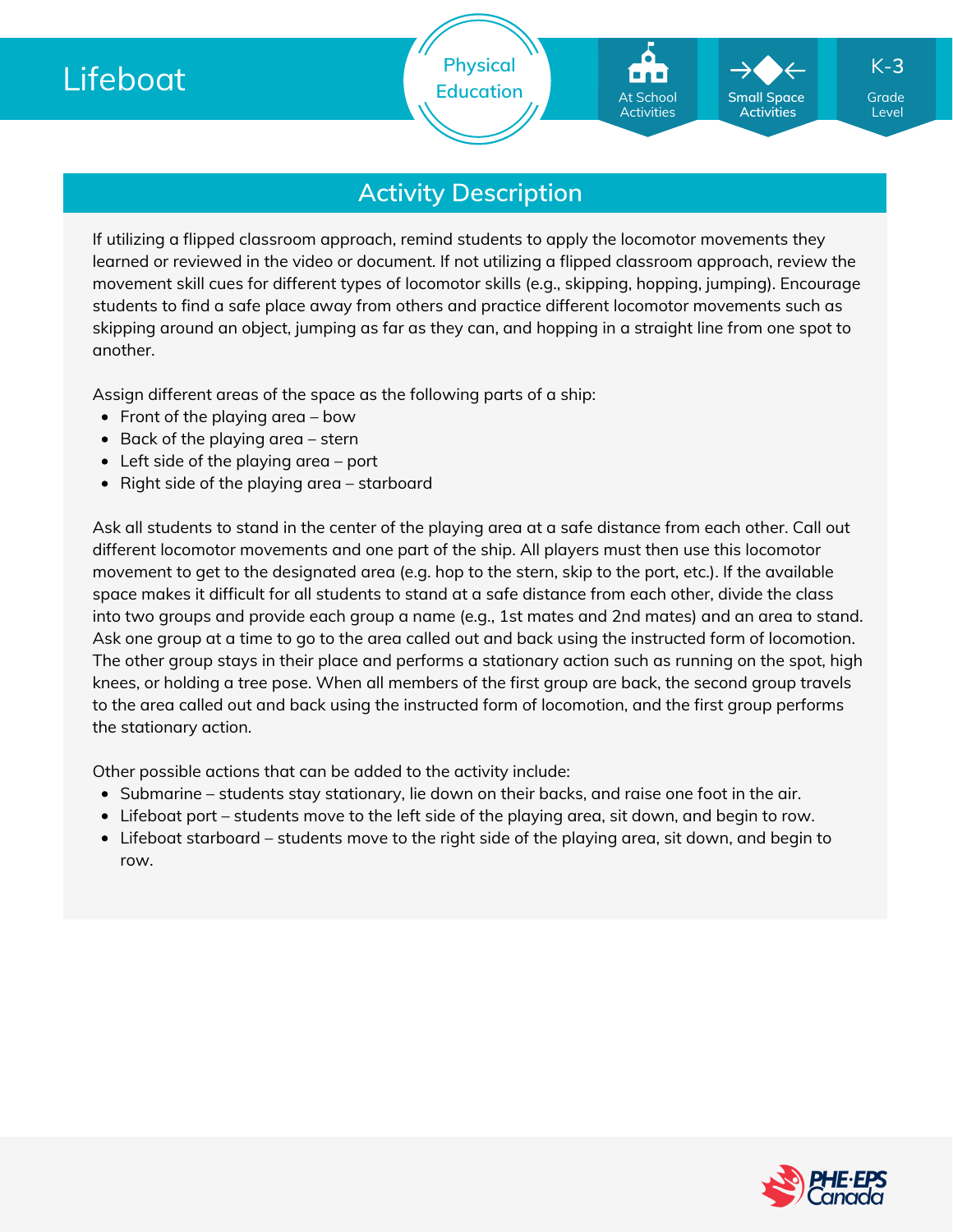# Lifeboat

**Physical Education Grade** At School **Grade** Small Space Grade

At School **Activities** 

*What parts of your body did you use for the*

reflection questions below and discuss the

Reflection is important to support learning during physical education. Consider asking students the

*How did your ability to know which area of the room to travel to change at the beginning of the activity compared to at the end of the activity?*

*different locomotor skills?*

answers together.

**Small Space Activities**

K-**3**

Level

# **Physical Education Competencies Reflection Questions**



## **MOVE**

**Develop psychomotor skills, tactics, and strategies that facilitate a variety of physical activities across diverse environments.**



### **THINK**

**Develop cognitive skills and strategies for a variety of movement contexts that facilitate critical thinking, decision making, and problem solving.**

**Develop affective skills and strategies that facilitate healthy and safe**



#### **relationships with themselves, with others, and with their environment.**

**FEEL**

**ACT**

**Practice behaviour skills and strategies that facilitate movement competence and confidence.**



## **Inclusion Considerations**

Modifications can be made to a variety of activity components to ensure inclusion. As you plan activities, consider how everyone can be involved and how to modify or adapt the activities to ensure the full inclusion of all. The STEP framework provides modifications to the following activity components space, task, equipment, and people.

| Space                                                                | <b>Task</b>                                                                                                                                                                                                        | Equipment                                                                                    | P | People                                                                                                                                    |
|----------------------------------------------------------------------|--------------------------------------------------------------------------------------------------------------------------------------------------------------------------------------------------------------------|----------------------------------------------------------------------------------------------|---|-------------------------------------------------------------------------------------------------------------------------------------------|
| Use only the front<br>(bow) and back (stern)<br>of the playing area. | Students practice the<br>different locomotor<br>movements without<br>moving to different<br>sections of the room.<br>Play music and students<br>freeze and perform a<br>new action when the<br>music starts again. | Students hold a sensory<br>object, like a knobby<br>ball, while performing<br>the movements. |   | Provide verbal and<br>visual cues to support<br>students with the<br>different locomotor<br>movements and areas<br>of the room to travel. |